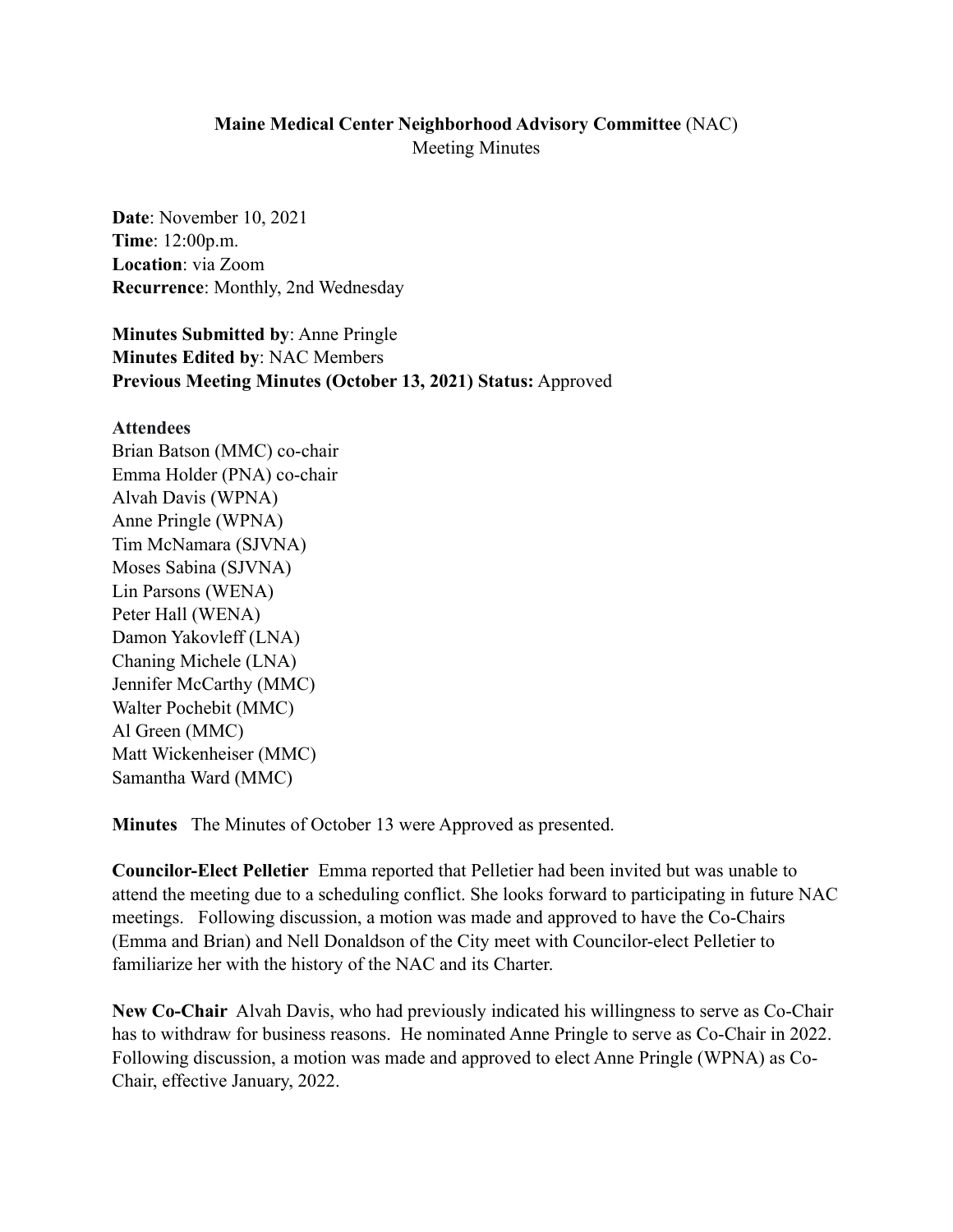**New Libbytown NA Representative** Todd Reynolds is unable to continue to serve, due to other commitments. Damon Yakovleff has been chosen as the second LNA representative to NAC.

**Construction Update** Walter Pochebit reported:

- 1) Zoning approval of the food pantry in the Greyhound building is still in the approval process. Drawings and submitted documents must be reviewed by various divisions (Life Safety, Zoning, Electrical, Public works, etc). Once all divisions have reviewed documents, there will be a final review and a permit is either declined, approved, or approved with conditions.
- 2) Repair to the Pizza Villa wall requires a building permit, expected in January at the earliest. Tim McNamara expressed concern that a neutral gray wall would attract graffiti, a concern shared by the City's Neighborhood Prosecutor. Walter Pochebit assured the group that the mason doing the work could mimic the existing three colors, red, gray and blue. Tim noted that the City has changed the contractor doing graffiti removal and suggested that Walter make contact with the new company, providing extra paint in the event of graffiti removal is needed.
- 3) Because of rain, the concrete pour has been rescheduled to 11/23 and 11/30 (rain dates 11/20 and 12/2). Trucks will arrive and depart between 6:00M and 5:00PM, using Gilman Street. Flaggers will control traffic. Street parking will not be affected.
- 4) On 12/10-12 a large crane will be erected, using a smaller crane, set up temporarily on the inbound lane of Congress Street. The installation will be done between 7:00AM and 4:00PM, with flaggers controlling alternating traffic. Walter will provide a map of the affected area at the next NAC meeting.

**638 Congress Street** Tim asked the status of the new Recuperative Care Center (RCC), asking especially about the role of Preble Street. Brian Batson will follow up with Tim in more detail, but the operation will be managed by Greater Portland Health. Preble Street will be providing social services only to those receiving care while at the RCC.

**Amendment to the Campus Master Plan** All Green reported that two amendments will be submitted to the City for approval:

- 1) The pandemic has focused the need for more beds and 32 will be added during the construction process. There will be no increase in building height and no noticeable change in construction impact, as all changes will be for internal fit-out.
- 2) It has been determined that it would be more efficient to move the planned location of the sterilization unit, freeing up space for future expansion of adjacent uses. The new location will be a rooftop addition, already planned for a later phase and consistent with existing zoning. The addition will be set back from the edge and not visible from Congress Street, except from the side. This change will double the sterilization space, including storage capacity. There will be a minor construction impact due to steel